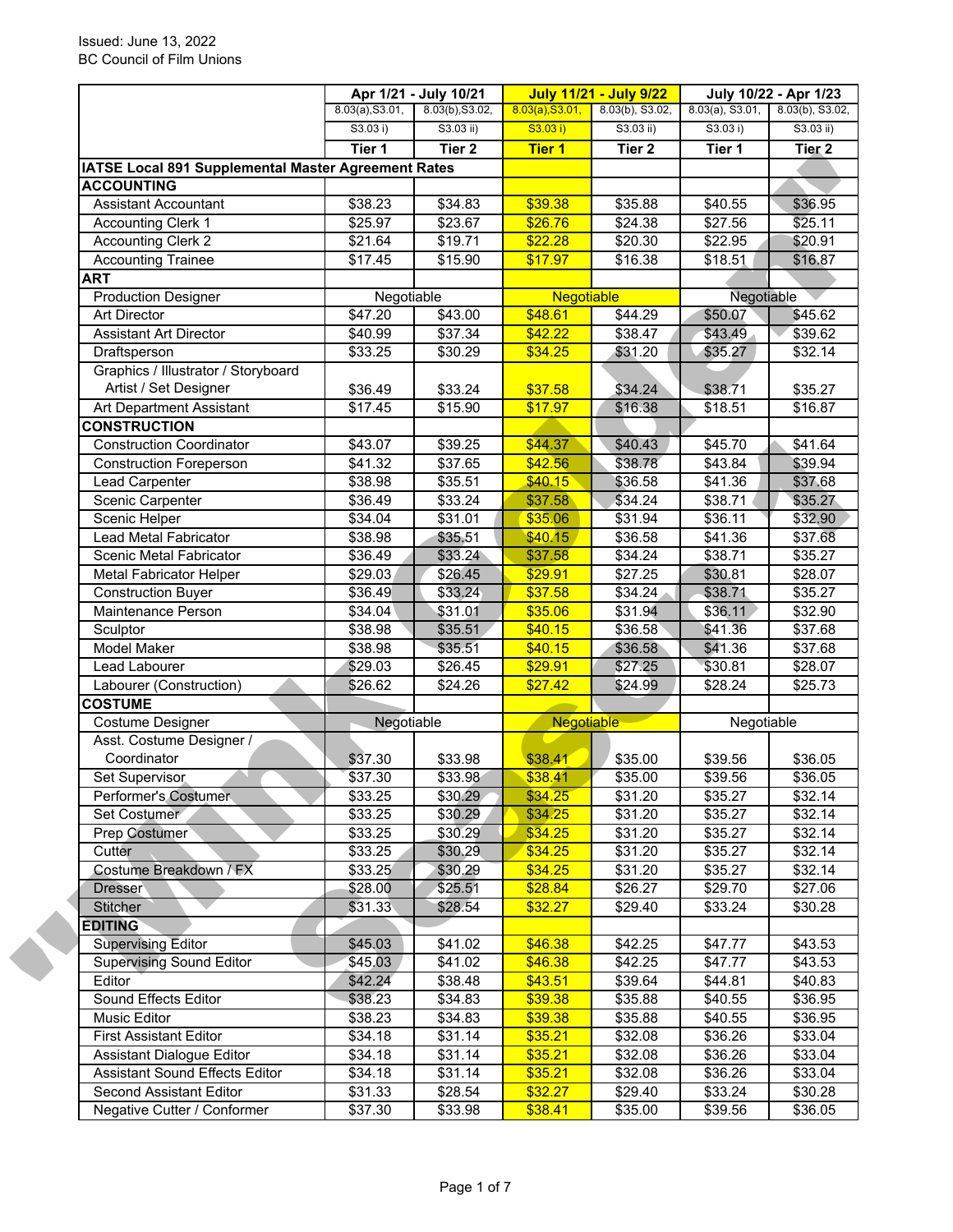|                                                                                                                                           |                    | Apr 1/21 - July 10/21 |                 | <b>July 11/21 - July 9/22</b> | July 10/22 - Apr 1/23 |                   |
|-------------------------------------------------------------------------------------------------------------------------------------------|--------------------|-----------------------|-----------------|-------------------------------|-----------------------|-------------------|
|                                                                                                                                           | 8.03(a), S3.01,    | 8.03(b), S3.02,       | 8.03(a), S3.01, | $8.03(b)$ , S3.02,            | $8.03(a)$ , S3.01,    | 8.03(b), S3.02,   |
|                                                                                                                                           | S3.03 i)           | $S3.03$ ii)           | S3.03 i)        | S3.03 ii)                     | S3.03 i)              | S3.03 ii)         |
|                                                                                                                                           | Tier 1             | Tier <sub>2</sub>     | <b>Tier 1</b>   | Tier 2                        | Tier 1                | Tier <sub>2</sub> |
| IATSE Local 891 Supplemental Master Agreement Rates (continued)                                                                           |                    |                       |                 |                               |                       |                   |
| FIRST AID / CRAFT SERVICE                                                                                                                 |                    |                       |                 |                               |                       |                   |
| First Aid / Craft Service                                                                                                                 | \$38.23            | \$34.83               | \$39.38         | \$35.88                       | \$40.55               | \$36.95           |
| <b>First Aid</b>                                                                                                                          | \$31.33            | \$28.54               | \$32.27         | \$29.40                       | \$33.24               | \$30.28           |
| <b>Craft Service</b>                                                                                                                      | \$29.03            | \$26.45               | \$29.91         | \$27.25                       | \$30.81               | \$28.07           |
| <b>GREENS</b>                                                                                                                             |                    |                       |                 |                               |                       |                   |
| <b>Head Greensperson</b>                                                                                                                  | \$38.23            | \$34.83               | \$39.38         | \$35.88                       | \$40.55               | \$36.95           |
| Best Person (Lead Person)                                                                                                                 | \$34.18            | \$31.14               | \$35.21         | \$32.08                       | \$36.26               | \$33.04           |
| Greensperson                                                                                                                              | \$31.33            | \$28.54               | \$32.27         | \$29.40                       | \$33.24               | \$30.28           |
| Greens Helper                                                                                                                             | \$28.00            | $\overline{$25.51}$   | \$28.84         | \$26.27                       | \$29.70               | \$27.06           |
| <b>GRIPS</b>                                                                                                                              |                    |                       |                 |                               |                       |                   |
| Key Grip                                                                                                                                  | \$38.23            | \$34.83               | \$39.38         | \$35.88                       | \$40.55               | \$36.95           |
| Second Grip                                                                                                                               | \$34.18            | \$31.14               | \$35.21         | \$32.08                       | \$36.26               | \$33.04           |
| Lead Grip / Setup                                                                                                                         | \$34.18            | \$31.14               | \$35.21         | \$32.08                       | \$36.26               | \$33.04           |
| Dolly Operator                                                                                                                            | \$34.18            | \$31.14               | \$35.21         | \$32.08                       | \$36.26               | \$33.04           |
| <b>Rigging Grip</b>                                                                                                                       | \$33.25            | \$30.29               | \$34.25         | \$31.20                       | \$35.27               | \$32.14           |
| Grip                                                                                                                                      | \$31.33            | \$28.54               | \$32.27         | \$29.40                       | \$33.24               | \$30.28           |
| <b>HAIR</b>                                                                                                                               |                    |                       |                 |                               |                       |                   |
| Hair Department Head                                                                                                                      | \$38.23            | \$34.83               | \$39.38         | \$35.88                       | \$40.55               | \$36.95           |
| <b>Assistant Hairstylist</b>                                                                                                              | \$34.18            | \$31.14               | \$35.21         | \$32.08                       | \$36.26               | \$33.04           |
| Second Assistant Hairstylist                                                                                                              | \$31.33            | \$28.54               | \$32.27         | \$29.40                       | \$33.24               | \$30.28           |
| <b>LIGHTING / ELECTRICS</b>                                                                                                               |                    |                       |                 |                               |                       |                   |
| <b>Head Lighting Technician</b>                                                                                                           | \$38.23            | \$34.83               | \$39.38         | \$35.88                       | \$40.55               | \$36.95           |
| <b>Assistant Head Lighting</b>                                                                                                            |                    |                       |                 |                               |                       |                   |
| Technician                                                                                                                                | \$34.18            | \$31.14               | \$35.21         | \$32.08                       | \$36.26               | \$33.04           |
| <b>Lighting Board Operator</b>                                                                                                            | \$34.18            | \$31.14               | \$35.21         | \$32.08                       | \$36.26               | \$33.04           |
| Head Rigging Lighting Technician                                                                                                          | \$34.18            | \$31.14               | \$35.21         | \$32.08                       | \$36.26               | \$33.04           |
| Generator Operator                                                                                                                        | \$34.18            | \$31.14               | \$35.21         | \$32.08                       | \$36.26               | \$33.04           |
| Lighting Technician /                                                                                                                     |                    |                       |                 |                               |                       |                   |
| Lamp Operator*                                                                                                                            | \$31.33            | \$28.54               | \$32.27         | \$29.40                       | \$33.24               | \$30.28           |
| Set Wire Technician                                                                                                                       | \$33.25            | \$30.29               | \$34.25         | \$31.20                       | $\sqrt{$35.27}$       | \$32.14           |
| Any Lighting Technician who is assigned to operate balloon lighting shall receive \$0.80 per hour more than the Lighting Technician rate. |                    |                       |                 |                               |                       |                   |
| <b>MAKE-UP</b>                                                                                                                            |                    |                       |                 |                               |                       |                   |
| <b>Special Makeup Effects</b>                                                                                                             |                    | Negotiable            |                 | Negotiable                    | Negotiable            |                   |
| Makeup Department Head                                                                                                                    | \$38.23            | \$34.83               | \$39.38         | \$35.88                       | \$40.55               | \$36.95           |
| <b>First Assistant Makeup Artist</b>                                                                                                      |                    | \$31.14               | \$35.21         |                               | \$36.26               | \$33.04           |
| Second Assistant Makeup Artist                                                                                                            | \$34.18<br>\$31.33 | \$28.54               | \$32.27         | \$32.08                       | \$33.24               |                   |
|                                                                                                                                           |                    |                       |                 | \$29.40                       |                       | \$30.28           |
| <b>Third Assistant Makeup Artist</b>                                                                                                      | \$21.24            | \$19.35               | \$21.88         | \$19.93                       | \$22.54               | \$20.53           |
| <b>PAINTING</b>                                                                                                                           |                    |                       |                 |                               |                       |                   |
| Paint Coordinator                                                                                                                         | \$42.55            | \$38.77               | \$43.83         | \$39.93                       | \$45.14               | \$41.13           |
| <b>Lead Painter</b>                                                                                                                       | \$38.98            | \$35.51               | \$40.15         | \$36.58                       | \$41.36               | \$37.68           |
| <b>Scenic Artist</b>                                                                                                                      | \$38.98            | \$35.51               | \$40.15         | \$36.58                       | \$41.36               | \$37.68           |
| Sign Painter / Fabricator                                                                                                                 | \$38.98            | \$35.51               | \$40.15         | \$36.58                       | \$41.36               | \$37.68           |
| <b>Automotive Sprayer</b>                                                                                                                 | \$38.98            | \$35.51               | \$40.15         | \$36.58                       | \$41.36               | \$37.68           |
| Scenic Painter                                                                                                                            | \$36.49            | \$33.24               | \$37.58         | \$34.24                       | \$38.71               | \$35.27           |
| <b>Wallpaper Hanger</b>                                                                                                                   | \$36.49            | \$33.24               | \$37.58         | \$34.24                       | \$38.71               | \$35.27           |
| Plasterer                                                                                                                                 | \$36.49            | \$33.24               | \$37.58         | \$34.24                       | \$38.71               | \$35.27           |
| Set Painter                                                                                                                               | \$34.66            | \$31.58               | \$35.70         | \$32.53                       | \$36.77               | \$33.51           |
| Paint Labourer                                                                                                                            | \$26.62            | \$24.26               | \$27.42         | \$24.99                       | \$28.24               | \$25.73           |
|                                                                                                                                           |                    |                       |                 |                               |                       |                   |
| <b>PRODUCTION OFFICE</b>                                                                                                                  |                    |                       |                 |                               |                       |                   |
| <b>Production Office Coordinator</b>                                                                                                      | \$38.23            | \$34.83               | \$39.38         | \$35.88                       | \$40.55               | \$36.95           |
| Asst. Production Coordinator                                                                                                              | \$34.18            | \$31.14               | \$35.21         | \$32.08                       | \$36.26               | \$33.04           |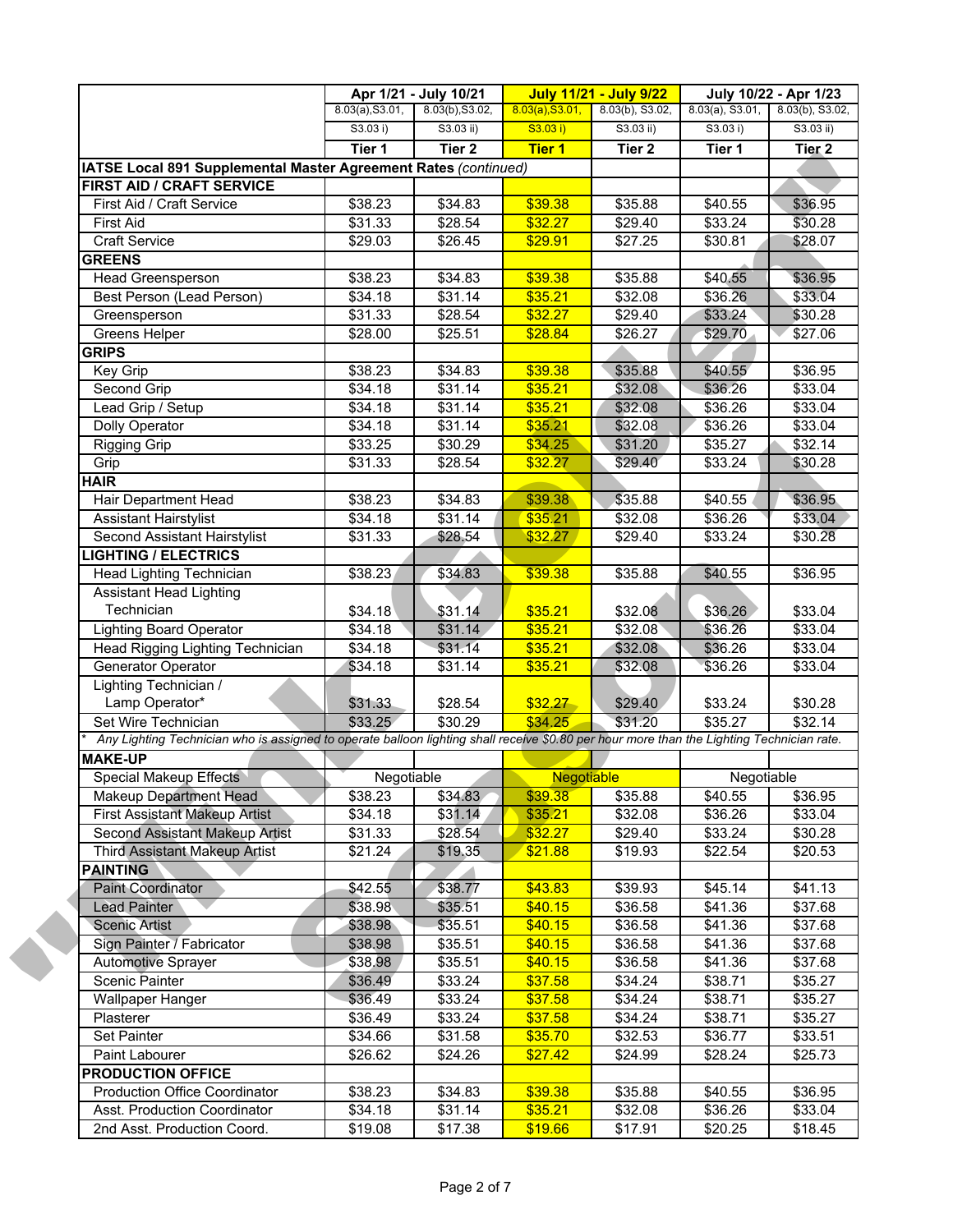|                                                                 | 8.03(a), S3.01, | 8.03(b), S3.02,   | 8.03(a), S3.01, | 8.03(b), S3.02, | $8.03(a)$ , S3.01, | 8.03(b), S3.02,   |
|-----------------------------------------------------------------|-----------------|-------------------|-----------------|-----------------|--------------------|-------------------|
|                                                                 | S3.03 i)        | $S3.03$ ii)       | S3.03 i)        | $S3.03$ ii)     | S3.03 i)           | S3.03 ii)         |
|                                                                 | Tier 1          | Tier <sub>2</sub> | <b>Tier 1</b>   | Tier 2          | Tier 1             | Tier <sub>2</sub> |
| IATSE Local 891 Supplemental Master Agreement Rates (continued) |                 |                   |                 |                 |                    |                   |
| <b>PROPS</b>                                                    |                 |                   |                 |                 |                    |                   |
| <b>Property Master</b>                                          | \$38.23         | \$34.83           | \$39.38         | \$35.88         | \$40.55            | \$36.95           |
| <b>Assistant Property Master</b>                                | \$37.30         | \$33.98           | \$38.41         | \$35.00         | \$39.56            | \$36.05           |
| Props Buyer                                                     | \$34.04         | \$31.01           | \$35.06         | \$31.94         | \$36.11            | \$32.90           |
| Props                                                           | \$31.33         | \$28.54           | \$32.27         | \$29.40         | \$33.24            | \$30.28           |
| <b>SCRIPT SUPERVISORS / CONTINUITY COORDINATOR</b>              |                 |                   |                 |                 |                    |                   |
| Script Supevisor /                                              |                 |                   |                 |                 |                    |                   |
| Continuity Coord.                                               | \$38.23         | \$34.83           | \$39.38         | \$35.88         | \$40.55            | \$36.95           |
| Assistant to Script Supervisor /                                |                 |                   |                 |                 |                    |                   |
| <b>Continuity Coordinator</b>                                   | \$21.56         | \$19.65           | \$22.21         | \$20.24         | \$22.88            | \$20.84           |
| <b>SET DECORATING</b>                                           |                 |                   |                 |                 |                    |                   |
| Set Decorator                                                   | \$38.23         | \$34.83           | \$39.38         | \$35.88         | \$40.55            | \$36.95           |
| <b>Assistant Set Decorator</b>                                  | \$35.46         | \$32.31           | \$36.52         | \$33.28         | \$37.62            | \$34.28           |
| Set Buyer                                                       | \$33.25         | \$30.29           | \$34.25         | \$31.20         | \$35.27            | \$32.14           |
| Lead Dresser                                                    | \$32.26         | \$29.39           | \$33.23         | \$30.27         | \$34.23            | \$31.18           |
| On-Set Dresser                                                  | \$32.26         | \$29.39           | \$33.23         | \$30.27         | \$34.23            | \$31.18           |
| <b>Set Dresser</b>                                              | \$31.33         | \$28.54           | \$32.27         | \$29.40         | \$33.24            | \$30.28           |
| Draper / Upholsterer                                            | \$31.33         | \$28.54           | \$32.27         | \$29.40         | \$33.24            | \$30.28           |
| Assistant Set Dresser                                           | \$25.97         | \$23.67           | \$26.76         | \$24.38         | \$27.56            | \$25.11           |
| <b>SOUND</b>                                                    |                 |                   |                 |                 |                    |                   |
| Mixer (Production and Dubbing)                                  | \$49.74         | \$45.32           | \$51.24         | \$46.68         | \$52.78            | \$48.08           |
| <b>Boom Operator</b>                                            | \$41.80         | \$38.08           | \$43.05         | \$39.22         | \$44.33            | \$40.39           |
| Sound Assistant                                                 | \$31.33         | \$28.54           | \$32.27         | \$29.40         | \$33.24            | \$30.28           |
| <b>Public Address Operator</b>                                  | \$31.33         | \$28.54           | \$32.27         | \$29.40         | $\sqrt{$33.24}$    | \$30.28           |
| Playback Operator                                               | \$31.33         | \$28.54           | \$32.27         | \$29.40         | \$33.24            | \$30.28           |
| Sound Maintenance                                               | \$31.33         | \$28.54           | \$32.27         | \$29.40         | \$33.24            | \$30.28           |
| <b>SPECIAL EFFECTS</b>                                          |                 |                   |                 |                 |                    |                   |
| Special Effects Coordinator                                     | \$42.26         | \$38.51           | \$43.53         | \$39.66         | \$44.84            | \$40.85           |
| <b>First Assistant Special Effects</b>                          | \$38.23         | \$34.83           | \$39.38         | \$35.88         | \$40.55            | \$36.95           |
| <b>Special Effects Assistant</b>                                | \$33.25         | \$30.29           | \$34.25         | \$31.20         | \$35.27            | \$32.14           |
| Special Effects Labourer                                        | \$26.62         | \$24.26           | \$27.42         | \$24.99         | \$28.24            | \$25.73           |
| <b>VIDEO</b>                                                    |                 |                   |                 |                 |                    |                   |
| Video Sound Mixer                                               | \$38.23         | \$34.83           | \$39.38         | \$35.88         | \$40.55            | \$36.95           |
| <b>Video Lighting Director</b>                                  | \$38.23         | \$34.83           | \$39.38         | \$35.88         | \$40.55            | \$36.95           |
| Video Script Supervisor                                         | \$38.23         | \$34.83           | \$39.38         | \$35.88         | \$40.55            | \$36.95           |
| Colourist                                                       | \$38.23         | \$34.83           | \$39.38         | \$35.88         | \$40.55            | \$36.95           |
| <b>VISUAL EFFECTS</b>                                           |                 |                   |                 |                 |                    |                   |
| VFX Artists (Weekly Flat Rate - up to 12 Hours/Day)             |                 |                   |                 |                 |                    |                   |
| VFX Artist - Level 1                                            | \$1,883.14      | \$1,883.14        | \$1,939.63      | \$1,939.63      | \$1,997.82         | \$1,997.82        |
| VFX Artist - Level 2                                            | \$1,748.63      | \$1,748.63        | \$1,801.09      | \$1,801.09      | \$1,855.12         | \$1,855.12        |
| VFX Artist - Level 3                                            | \$1,436.51      | \$1,436.51        | \$1,479.61      | \$1,479.61      | \$1,524.00         | \$1,524.00        |
| VFX Technicians (Weekly Flat Rate - up to 12 Hours/Day)         |                 |                   |                 |                 |                    |                   |
| VFX Technician - Level 1                                        | \$1,748.63      | \$1,748.63        | \$1,801.09      | \$1,801.09      | \$1,855.12         | \$1,855.12        |
| VFX Technician - Level 2                                        | \$1,436.51      | \$1,436.51        | \$1,479.61      | \$1,479.61      | \$1,524.00         | \$1,524.00        |
| VFX Artists (Hourly rate for overtime purposes)                 |                 |                   |                 |                 |                    |                   |
| VFX Artist - Level 1                                            | \$26.90         | \$26.90           | \$27.71         | \$27.71         | \$28.54            | \$28.54           |
| VFX Artist - Level 2                                            | \$24.98         | \$24.98           | \$25.73         | \$25.73         | \$26.50            | \$26.50           |
| VFX Artist - Level 3                                            | \$20.52         | \$20.52           | \$21.14         | \$21.14         | \$21.77            | \$21.77           |
| VFX Technicians (Hourly rate for overtime purposes)             |                 |                   |                 |                 |                    |                   |
| VFX Technician - Level 1                                        | \$24.98         | \$24.98           | \$25.73         | \$25.73         | \$26.50            | \$26.50           |
| VFX Technician - Level 2                                        | \$20.52         | \$20.52           | \$21.14         | \$21.14         | \$21.77            | \$21.77           |